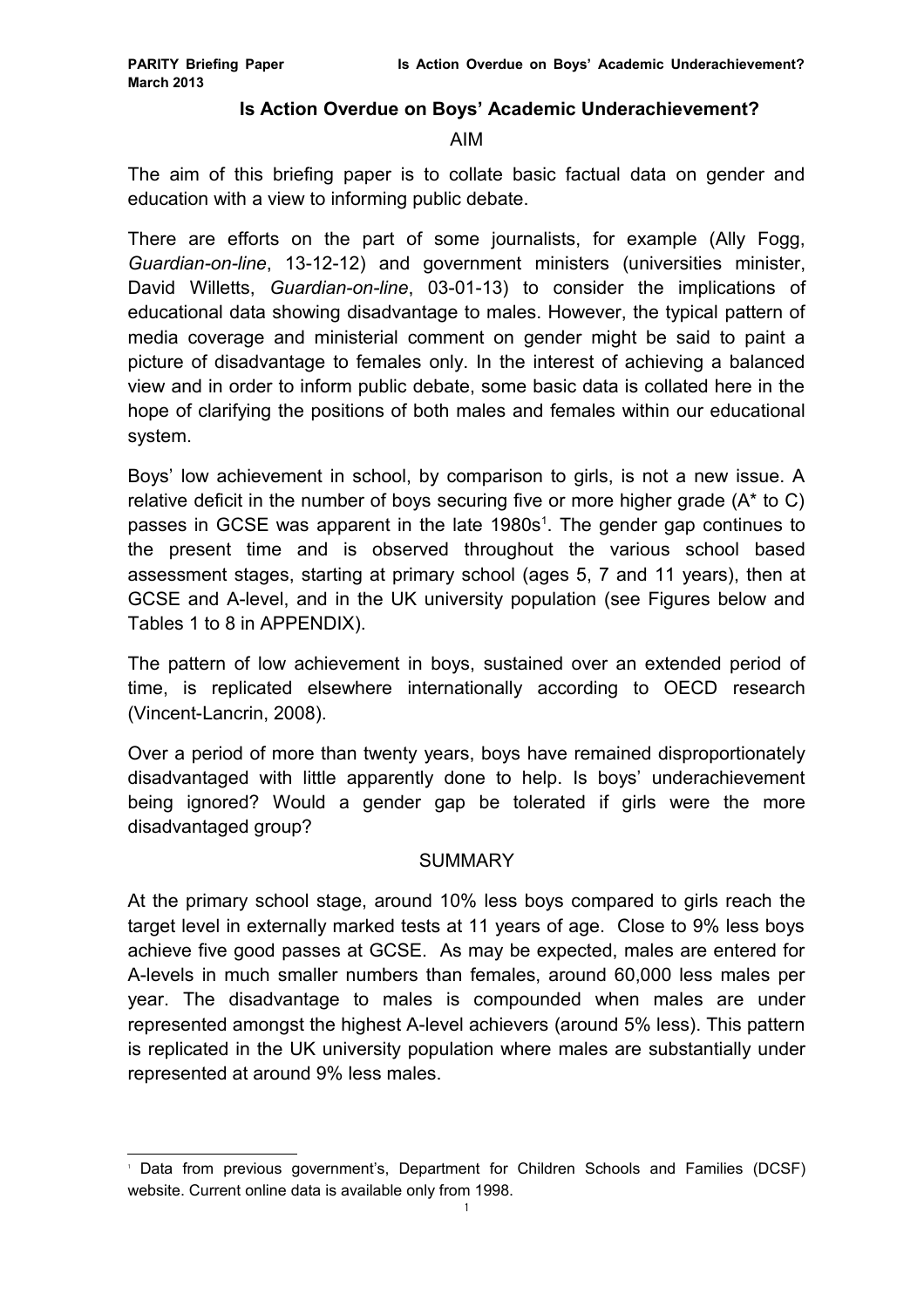This pattern of disadvantage to males has been established over a lengthy period. It might therefore be expected that the Department for Education (DfE) would have taken comprehensive action to address the issue. A search of the Department for Education website using key words 'boys achievement' reveals only one related document; a four-year project (2000-2004). The project covered Key Stage 2 (11 year olds) and Key Stage 4 (16 year olds) at fifty schools and attempted to identify strategies which helped boys (Younger et al, 2005).

A search using key words, 'ethnicity, social class and gender achievement' revealed other items; a brief response to a 'popular question' dated 17-05-10, worded as 'What is the department doing to address the gender gap?' The question was answered in terms of existing National Strategies which are said to provide guidance on techniques to tailor teaching and learning to the needs and interests of boys. The National Reading Campaign was said to include 'Reading Champions', a national scheme which aims to find and celebrate positive male role models for reading. From spring 2008, there was an 18 month programme referred to as the 'Gender Agenda', which attempted to identify ways to improve the performance of underperforming pupils of both sexes.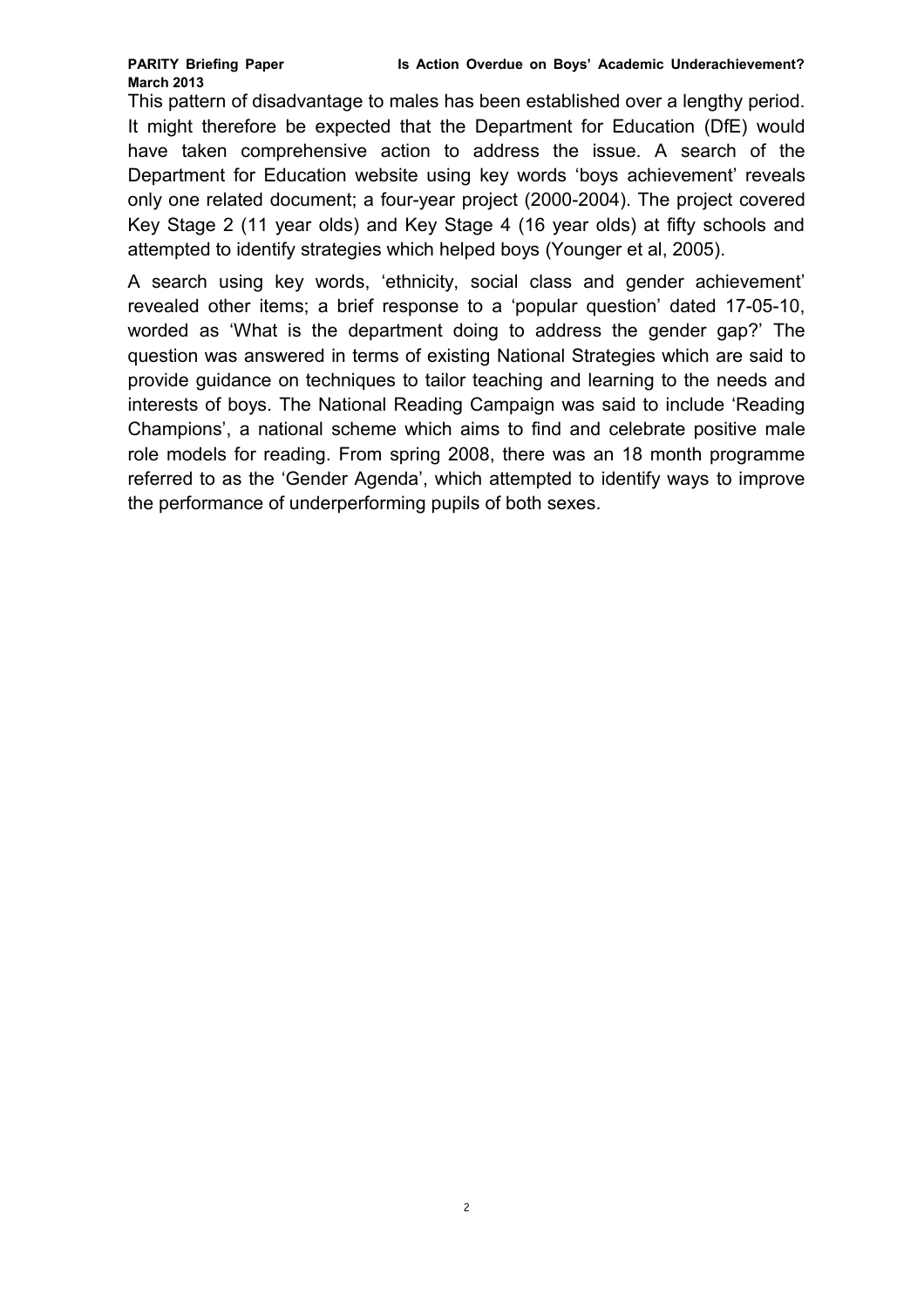#### TABULATED DATA

All registered early years providers are required to complete an Early Years Foundation Stage (EYFS) profile for each child at the end of the academic year in which the child reaches the age of five years. That assessment is based on school staff's observation of children's learning and development.





 2011/12: <http://www.education.gov.uk/rsgateway/DB/SFR/s001091/index.shtml> 2010/11:<http://www.education.gov.uk/rsgateway/DB/SFR/s001033/index.shtml> 2009/10:<http://www.education.gov.uk/rsgateway/DB/SFR/s000961/index.shtml> 2008/09:<http://www.education.gov.uk/rsgateway/DB/SFR/s000879/index.shtml> 2007/08:<http://www.education.gov.uk/rsgateway/DB/SFR/s000812/index.shtml> 2006/07:<http://www.education.gov.uk/rsgateway/DB/SFR/s000752/index.shtml> 2005/06:<http://www.education.gov.uk/rsgateway/DB/SFR/s000704/index.shtml> 2004/05:<http://www.education.gov.uk/rsgateway/DB/SFR/s000634/index.shtml>

A score of 6 points or above indicates 'working securely within the early learning goals' (target score securely achieved). In Writing, for example, the trend seems to have stabilised at around 18% (average) less boys achieving this standard. A similar pattern at later stages in primary school is shown in Figures 2 and 3.

*Sources:* In each case, first Excel spreadsheet, Table 1.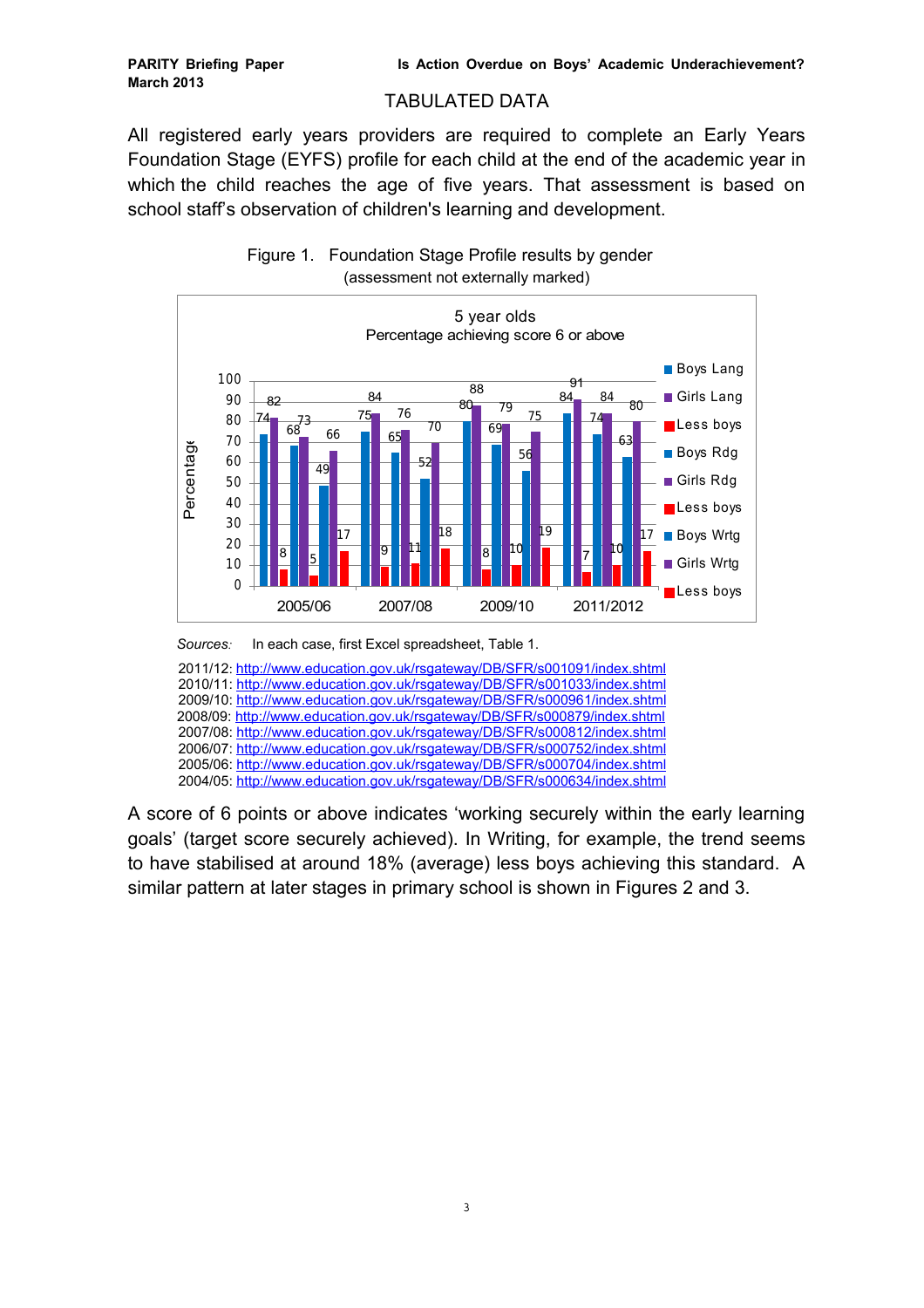



#### *Source:*

DfE: [http://www.education.gov.uk/researchandstatistics/statistics/allstatistics/a00213773/phonics-screening](http://www.education.gov.uk/researchandstatistics/statistics/allstatistics/a00213773/phonics-screening-ks1-england-2012)[ks1-england-2012](http://www.education.gov.uk/researchandstatistics/statistics/allstatistics/a00213773/phonics-screening-ks1-england-2012)

Fifth Download, Table 11.

Level 2 is the expected or target score for 7 year olds. The trend seems to have stabilised around an average point of approximately 8% less boys achieving the target score for 7 year olds across Speaking and Listening (Spkg + Listn), Reading (Rdg), and Writing (Wrtg).

In the case of Mathematics,, the boy/girl percentage success rate is still disadvantageous to boys, although less so, being 89/92 for year 2006; 88/91 for 2008; 88/91 for 2010; 89/92 for 2012.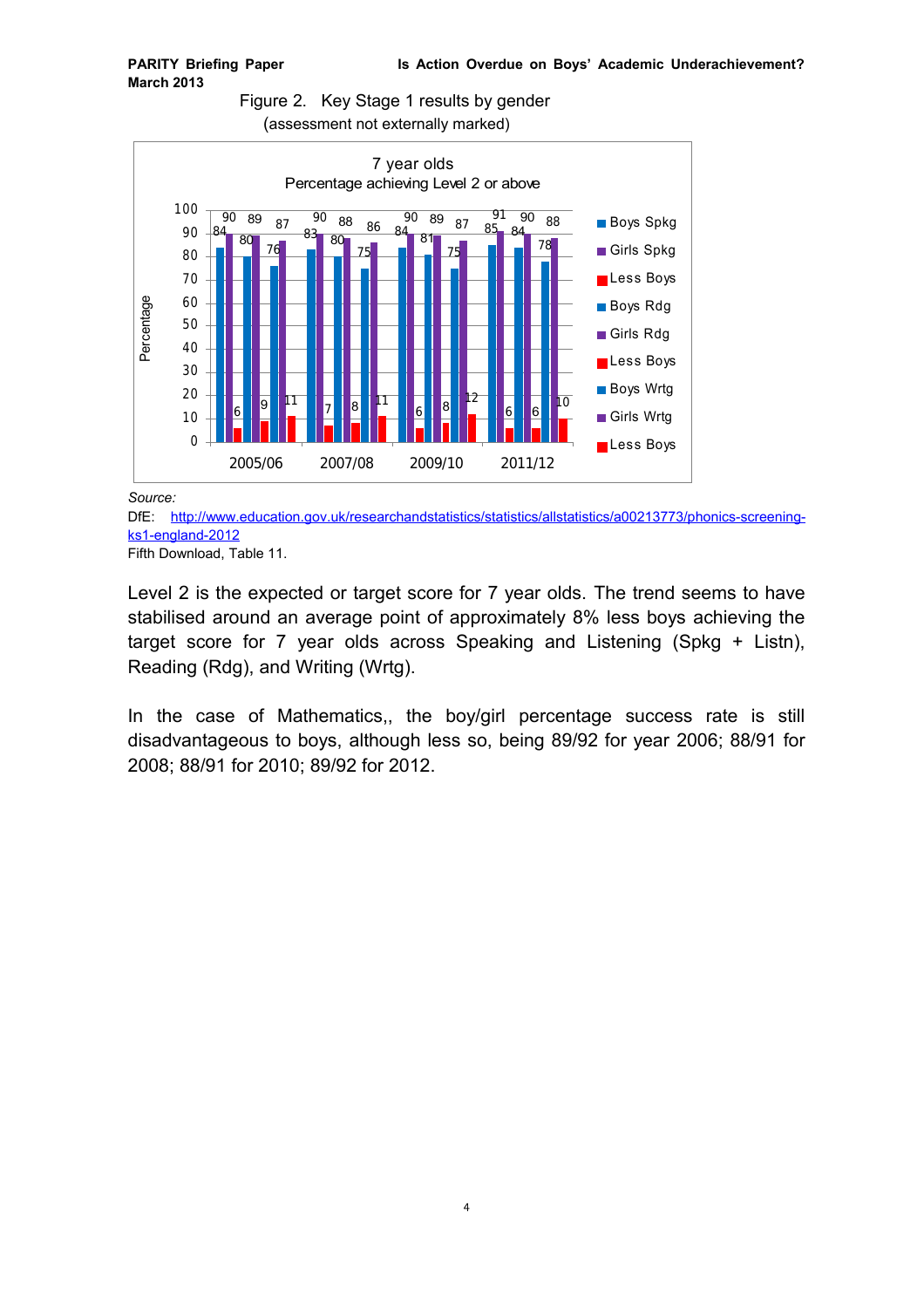

Figure 3. Key Stage 2 Results by gender (assessment externally marked)

Level 4 is the target score for 11 year olds. The trend seems to have stabilised in Reading at around 7% (average) less boys achieving the target score for 11 year olds.

In Writing, boys' success rate seems stable at around 15% (average) less boys achieving the target score.

For Mathematics, boys do not seem disadvantaged at 11 years old, with slightly higher or equal success rates compared to girls. This trend seems not to be maintained to GCSE-level where boys lose any slight advantage. Taking figures for 2010/11 as a sample: mathematics passes, grades A\*-G are achieved by 91% boys compared to 93% of girls.

(DfE:<http://www.education.gov.uk/rsgateway/DB/SFR/s000975/index.shtml> Second EXCEL file, Table 9).

DfE: <http://www.education.gov.uk/rsgateway/DB/SFR/s000975/index.shtml> First EXCEL file, Table 2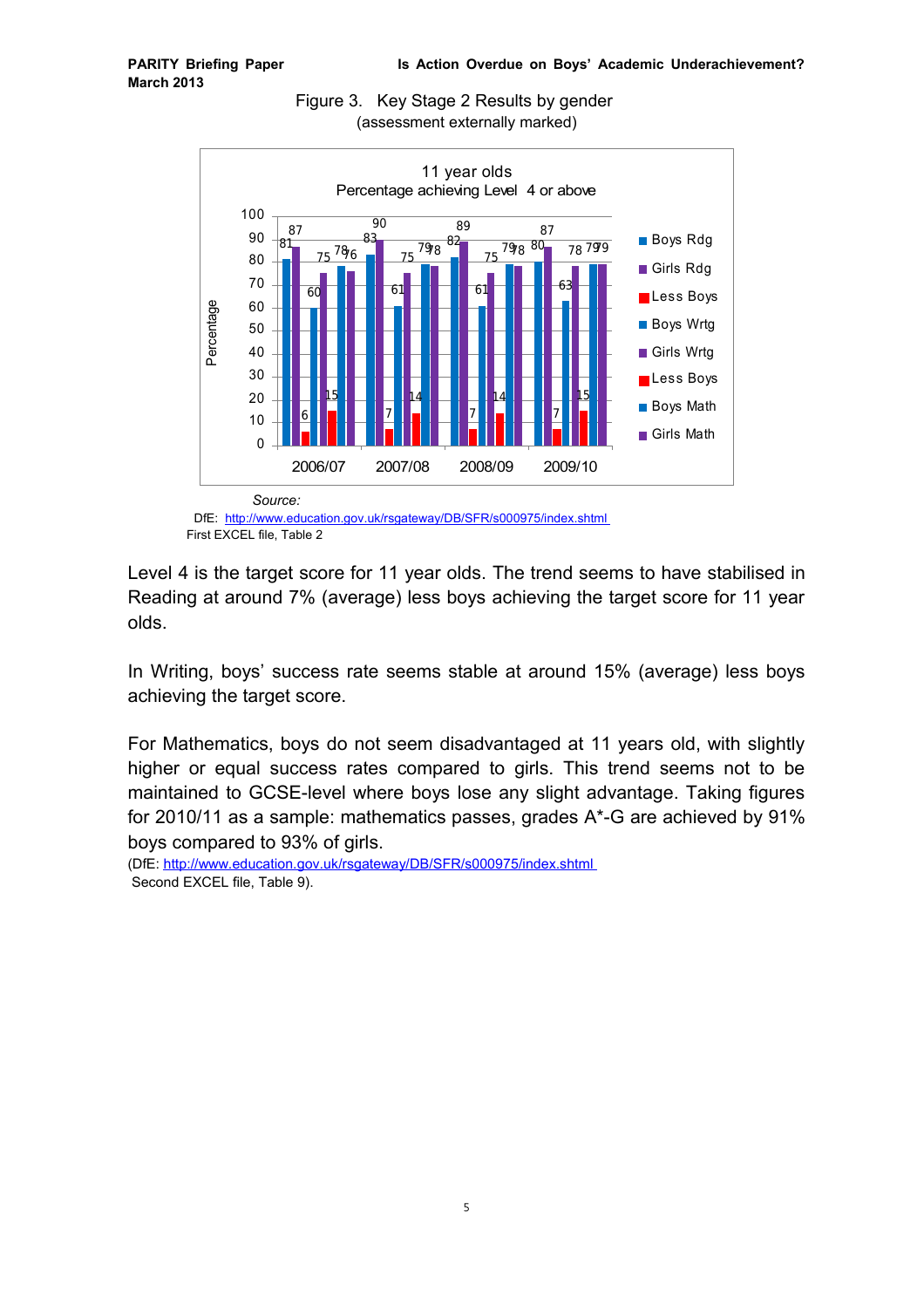Figure 4. GCSE results by gender



DfE:<http://www.education.gov.uk/rsgateway/DB/SFR/s001056/index.shtml> First EXCEL file, Table 2.

The range A\*-C was chosen because this band is used in government targets. Consistently over the time period, males are less successful than females at GCSE. This trend seems stable around an average point of approximately 9% less males achieving five 'good' passes.





*Source*:

 DfE[:http://www.education.gov.uk/rsgateway/DB/SFR/s001055/index.shtml](http://www.education.gov.uk/rsgateway/DB/SFR/s001055/index.shtml) Fourth EXCEL file, Table 13.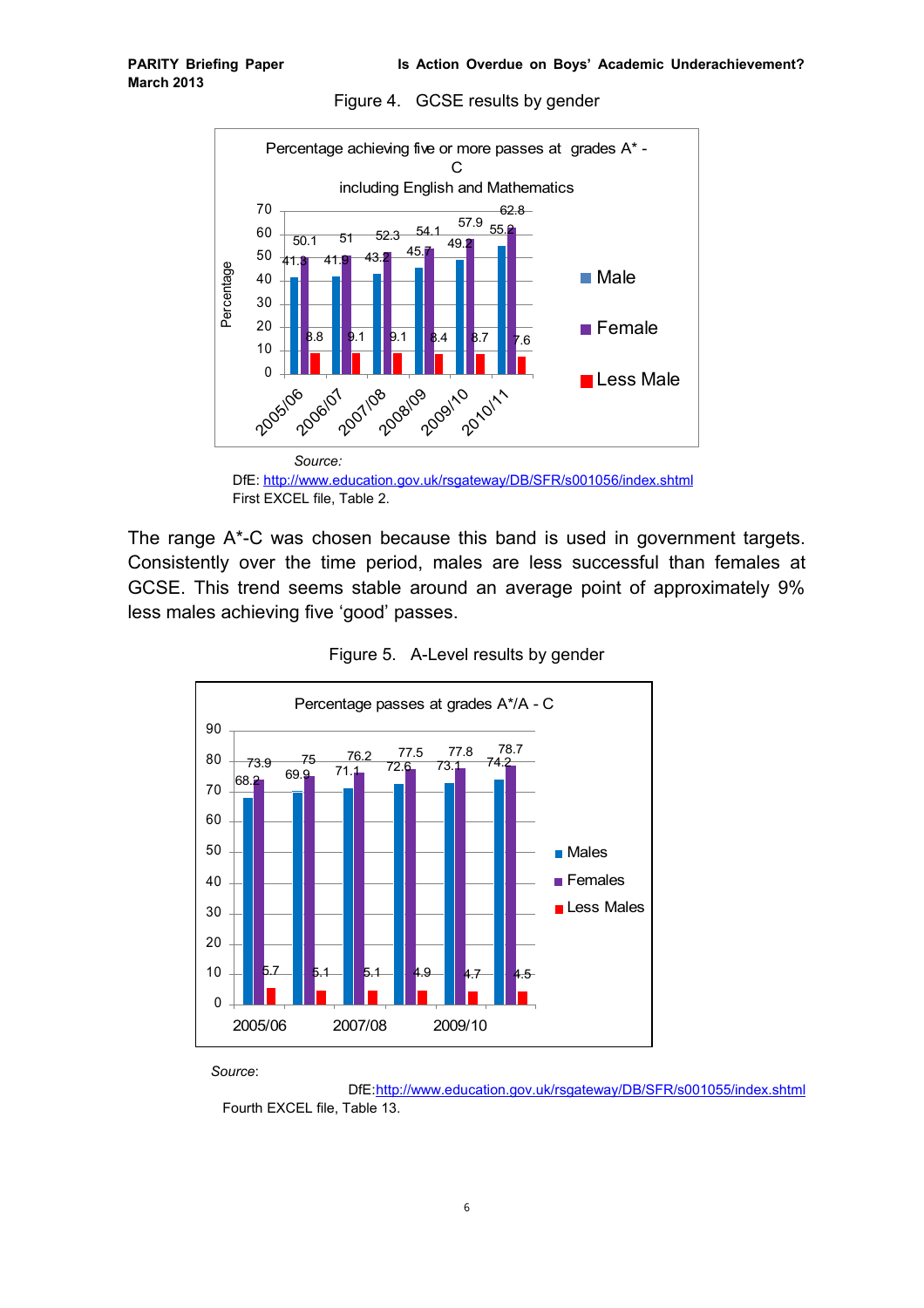Grade A\* is shown on the DfE website only from year 2010. Consistently over the time period, males are less successful than females at A-level. This trend seems stable around an average point of approximately 5% less males achieving high Alevel grades.





Consistently over the time period, less males are eligible to obtain an A-level qualification. This trend seems stable at around 8% (average) approaching 60,000 less males per year entered for A-level.



Figure 7. UK University population by gender (1)

The trend seems stable at around 9% (average) less males gaining a university place.

Fourth EXCEL file, Table 13.

<http://www.education.gov.uk/rsgateway/DB/SFR/s001055/index.shtml>

*source*: UCAS Statistical Services, July 2012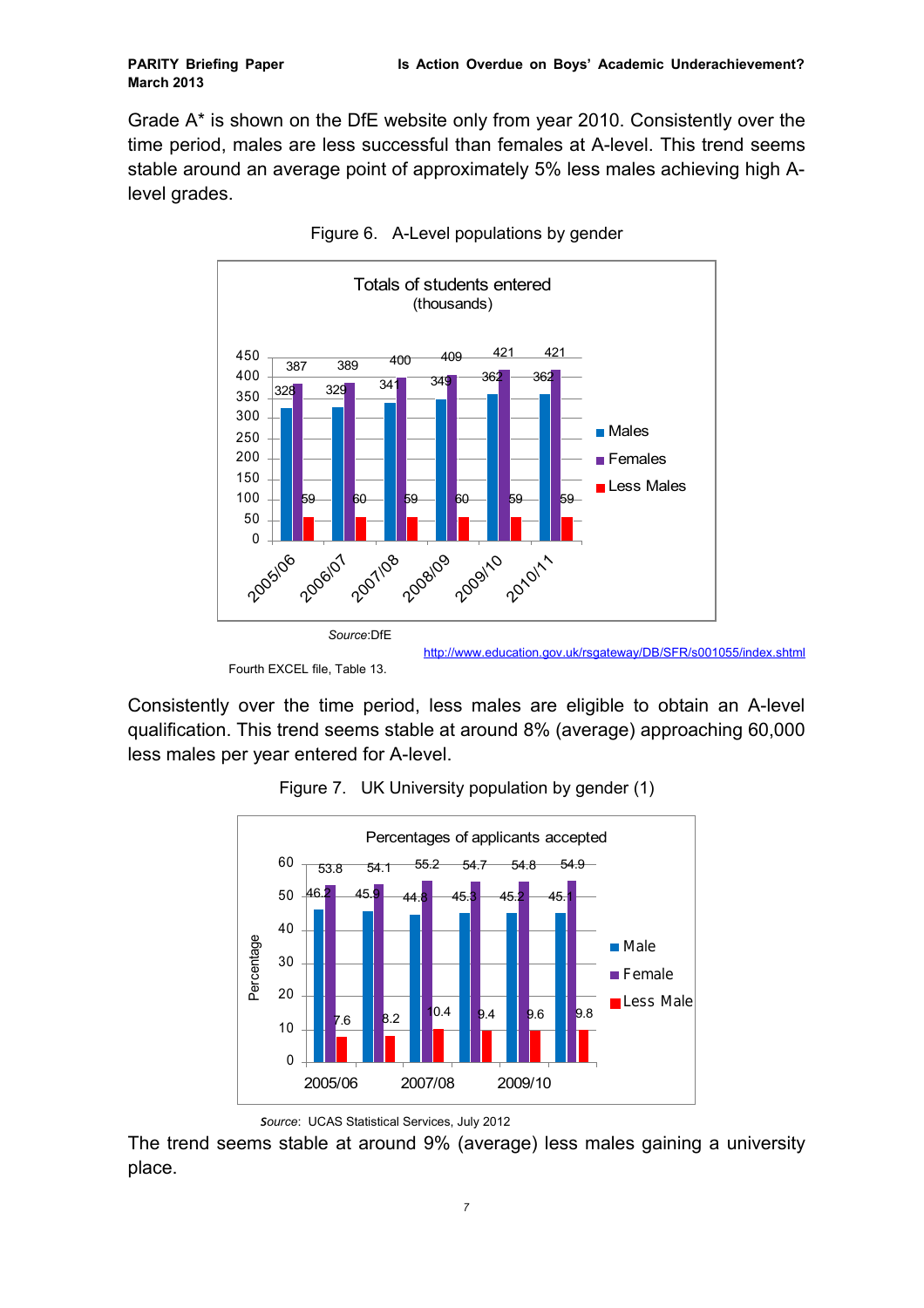

Figure 8. UK University population by gender (2)



Unsurprisingly, the relatively small size of the male A-level population and males' lower grades, result in substantially fewer males at university. A marked decrease in the male population seems to have occurred in 2008 with that level of disadvantage sustained over the four year period to date.

## DISCUSSION OF DATA

The disadvantage to males seems established over a period of years. The attainment gender gap is apparent from the earliest stage of assessment in school at 5 years old and continues to A-level, with a much smaller proportion of males attending university. It seems likely that the career prospects for many males from their early twenties onwards, are likely to be adversely affected when they are competing in the jobs market without a university qualification.

Boys are disadvantaged on a wider scale. Boys outnumber girls in the population excluded from school. Data for fixed period exclusions, England 2010/11, from 3 plus years old (Nursery) to Year 12 and above: boys 242,030; girls 82,070. In Year R (reception) age 4 plus, there were 1,060 boys excluded compared to 140 girls. The highest rate of exclusion was during the pre GCSE school year (Year 10, aged 14-15): boys 51,490; girls 24,080.

(DfE:<http://www.education.gov.uk/rsgateway/DB/SFR/s001080/index.shtml> First Excel file, Table 6).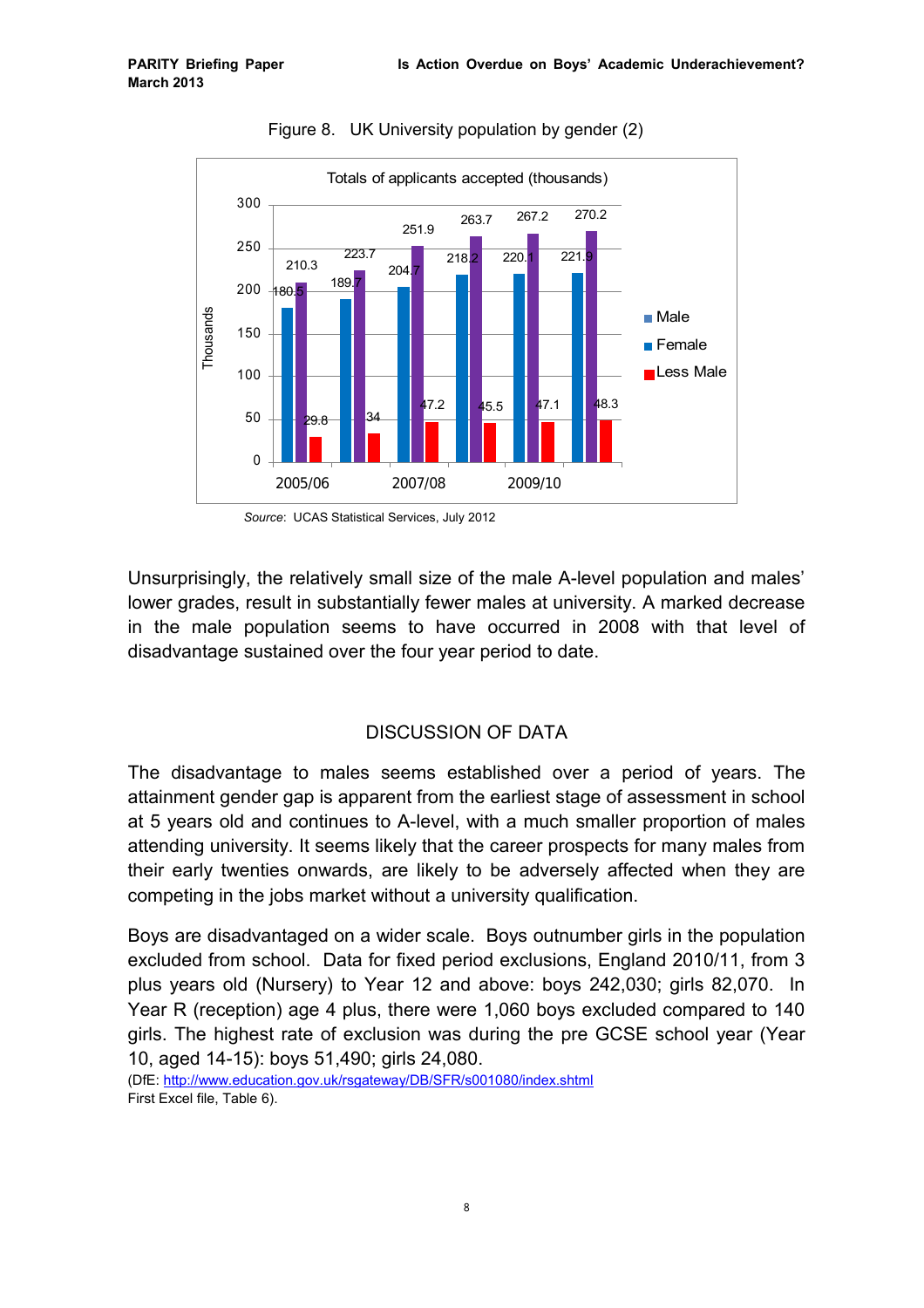For permanent exclusions, the figures for the same year, 2010/11, were: boys 3,910; girls 1,170. In Year R (Reception) age 4 plus, there were 20 boys excluded compared to 0 girls. The highest rate of exclusion was in Year 10: boys 1,000; girls 400.

(DfE:<http://www.education.gov.uk/rsgateway/DB/SFR/s001080/index.shtml> First Excel file, Table 5).

## ISSUES ARISING

There appears to be little discernible action by education departments, under the current and previous governments, to help boys raise their achievement in school. Any action has apparently not been sufficient to effect any tangible improvement.

As to the cause of boys' underachievement, the previous government's Department of Children Schools and Families (DCSF) website (09-05-09) said that girls have greater maturity and more effective learning strategies at all ages; there is an emphasis amongst girls on collaboration, talk and sharing. On the other hand, (some) boys have a disregard for authority, academic work, and formal achievement, and identify with concepts of masculinity which are in conflict with the ethos of the school.

Such comments can maintain a negative stereotype about boys. There is evidence which contests these unfavourable male-female comparisons (Younger et al, 2005; Eckert and McConnell-Ginet, 2003; Frosh, Phoenix & Pattman, 2003; Aries,1987; Crosby, Jose & Wong-McCarthy, 1981; Ickes, 1981; LaFrance, 1981). Perpetuating a negative stereotype may impede successfully addressing a problem.

There may be a difficulty in discerning whether the previous government (DCSF, 09-05-09) had an equality view which extended to boys. "The government is committed to raising the performance of all underachieving pupils, both boys and girls………The crucial point is in ensuring that policies designed to improve boys' results do not do so at the expense of girls."<sup>[2](#page-8-0)</sup> That view may not be as straightforward as it first appears. Clearly no-one seeks to deprive anyone else but it is important to avoid imposing conditions on equality.

Other comments imply that boys are not entitled to an equality position. "Such strategies (which enhance boys' achievement) also have the potential to raise girls' achievement, and so in many cases the gender gap - at least in the short term - is perpetuated. The research team is not unduly concerned about this…………" (Younger et al, 2005). Such a lack of concern may seem inappropriate if applied to any other group.

<span id="page-8-0"></span><sup>2</sup> DCSF website, *Gender and Achievement: introduction and key issues*. This data from previous website is no longer posted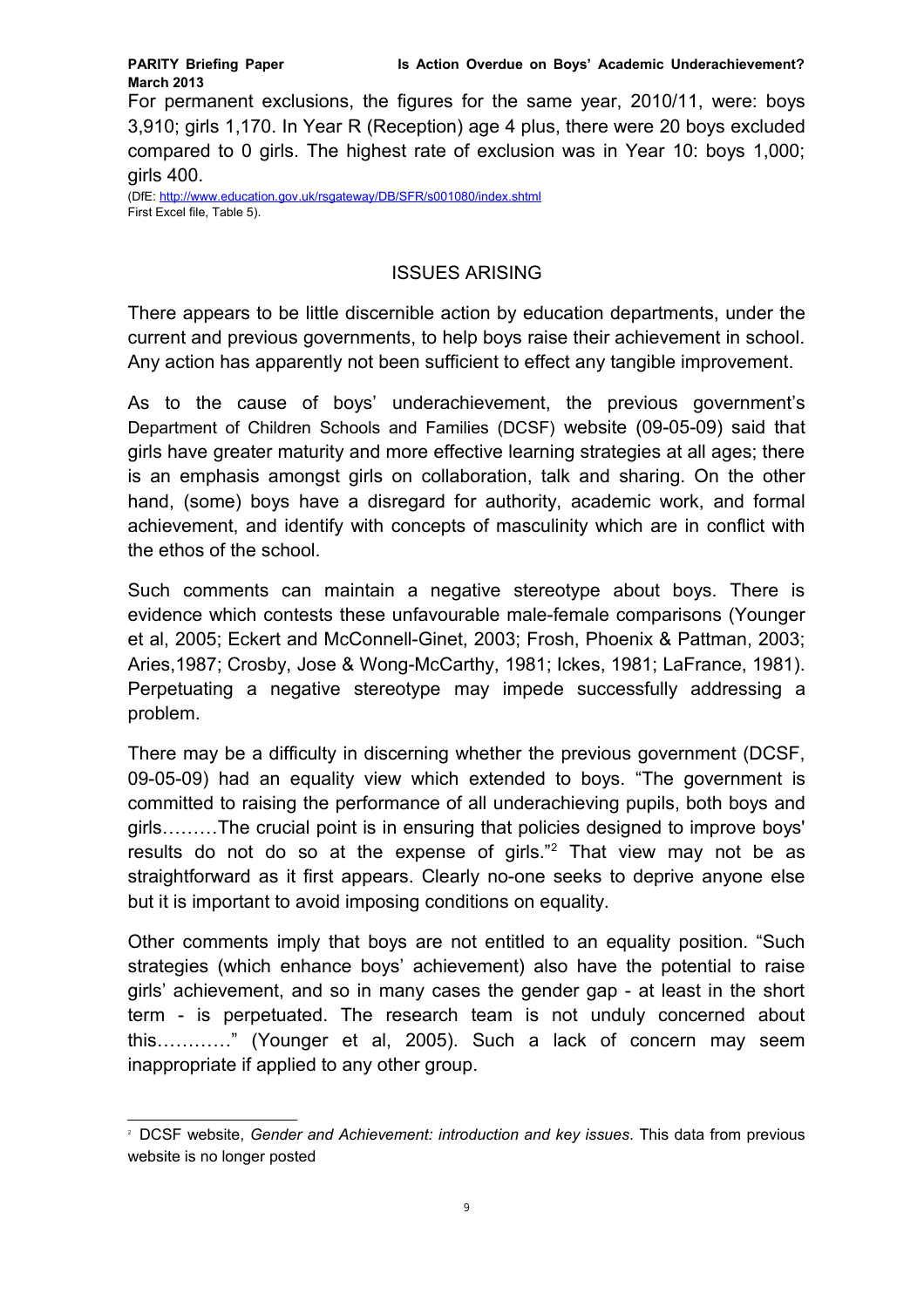Equality measures which might be taken for granted when helping girls, seem lacking when male inequality is addressed. For example, on The Raising Boys' Achievement Project (Younger et al, 2005), amongst ten personnel leading this, seven were female. There may be no objection to this provided that the personnel were the best qualified for the job. However, that view might not hold in the other direction. For example, is it likely that a team gathered to enhance the position of girls would consist of seventy per cent males?

Achieving equality for boys does not rely on identifying the causes of inequality. For example, where females have been in the minority in an occupational group such as members of parliament, positive action has been initiated to address the unequal proportions, independently of identifying causes.

Ways forward may include: addressing negative stereotypes about boys; establishing whether the current government's Department for Education (DfE) has an equality view which extends to boys; research into boys' underachievement which includes work carried out by male researchers; acknowledging the importance of male role models; and making serious and sustained attempts to increase the number of male teachers in schools.

The latest university population figures as set out in the UCAS End of Cycle report, 2012, concluded that, amongst UK domiciled 18 year olds, women were 32 per cent more likely to enter higher education than men; a difference that has increased this cycle. In 2012 the decrease in the entry rate for men was four times greater than for women. If the acceptance rate for men was 100 per cent the resulting entry rate for men would still be below that of women. ([http://www.ucas.com/about\\_us/media\\_enquiries/media\\_releases/2012/2012endofcycle\)](http://www.ucas.com/about_us/media_enquiries/media_releases/2012/2012endofcycle)

[\(http://www.ucas.com/documents/End\\_of\\_Cycle\\_Report\\_12\\_12\\_2012.pdf.](http://www.ucas.com/documents/End_of_Cycle_Report_12_12_2012.pdf))

Boys have not always underachieved by comparison to girls. Available records for 'school leavers' go back to 1963 when boys had a slightly higher success rate at GCSE/CSE. Girls' higher success rate started in 1970 and by 1989 the rate had increased to 6% more girls than boys at 16 years old achieving the criterion of five or more passes at grades  $A^*$ -  $C^3$  $C^3$ . It may be that cultural changes over that period, inside and outside school, have worked to the disadvantage of boys.

The underachievement of boys is evident at all stages of education, starting at 5 years of age and culminating in a smaller proportion of male university students. Over a period of more than twenty years boys have remained disproportionately disadvantaged with little done to help. It seems likely that this position would be unacceptable if it were girls experiencing such disadvantage. Are boys being ignored?

## REFERENCES

<span id="page-9-0"></span><sup>&</sup>lt;sup>3</sup> DfE personal communication, 31-12-12. On line records are not available prior to 1998.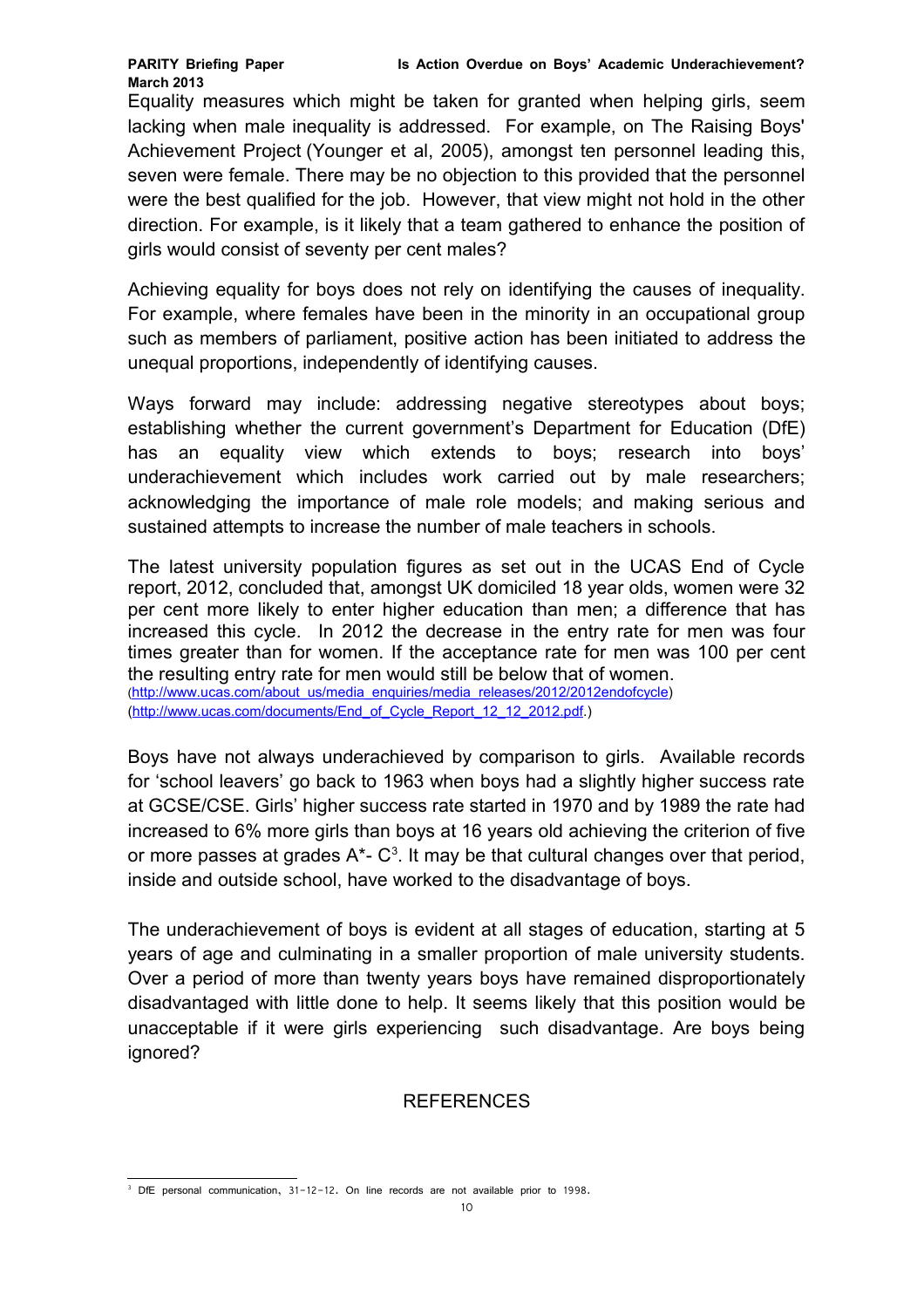Aries, E. (1987). Gender and Communication. In P. Shaver and C. Hendrick (Eds.) *Sex and Gender*. London: Sage.

Aries, E. (1996). *Men and Women in Interaction: reconsidering the differences.* New York: Oxford University Press.

Crosby, F., Jose, P. and Wong-McCarthy, W. (1981). Gender, Androgyny and Conversational Assertiveness. In C Mayo and N. Henley (Eds) *Gender and Non-Verbal Behaviour*, pp. 151-169. New York: Springer-Verlag.

Department for Children Schools and Families (2009); Gender and Education – Mythbusters - Addressing Gender and Achievement: Myths and Realities (Moss, G. Francis, B. and Skelton, C., main contributors). Nottingham: DCSF Publications.

Department for Children Schools and Families (2009a); Gender issues in school – What works to improve achievement for boys and girls? (Moss, G. Francis, B. and Skelton, C., main contributors). Nottingham: DCSF Publications.

Department for Education (2011)

[http://www.education.gov.uk/researchandstatistics/statistics/allstatistics/a0020 306/dfe-gcse-and-equivalent](http://www.education.gov.uk/researchandstatistics/statistics/allstatistics/a0020%20306/dfe-gcse-and-equivalent-results-in-england-201011-revised)[results-in-england-201011-revised](http://www.education.gov.uk/researchandstatistics/statistics/allstatistics/a0020%20306/dfe-gcse-and-equivalent-results-in-england-201011-revised) Table 2

Eckert, P. and McConnell-Ginet (2003). Language and Gender. *Cambridge University Press.*

Frosh, S., Phoenix, A. and Pattman, R. (2003). The Trouble with Boys. *The Psychologist, 16,* 2, pp.84 – 87.

Ickes, W. (1981). Sex-Role Differences in Dyadic Interaction: a Theoretical Model. In C Mayo and N. Henley (Eds) *Gender and Non-Verbal Behaviour*, pp. 95-128. New York: Springer-Verlag.

LaFrance, M. (1981). Gender Gestures: Sex, Sex-Role and Non-Verbal Communication. In C Mayo and N. Henley (Eds.) *Gender and Non-Verbal Behaviour*, pp. 129-150. New York: Springer-Verlag.

UCAS Statistical Services, July 2012

Vincent-Lancrin, S. (2008). The Reversal of Gender Inequalities in Higher Education: An Ongoing Trend. *Higher Education to 2030, Vol. 1, Demography*. OECD.

Younger, M and Warrington, M. with Gray, J., Ruddock, J., Mclellan, R., Bearne, E., Kershner, R., Bricheno, P. (2005). Raising Boys' Achievement*. University of Cambridge Faculty of Education/DfES Research Brief, RB636.*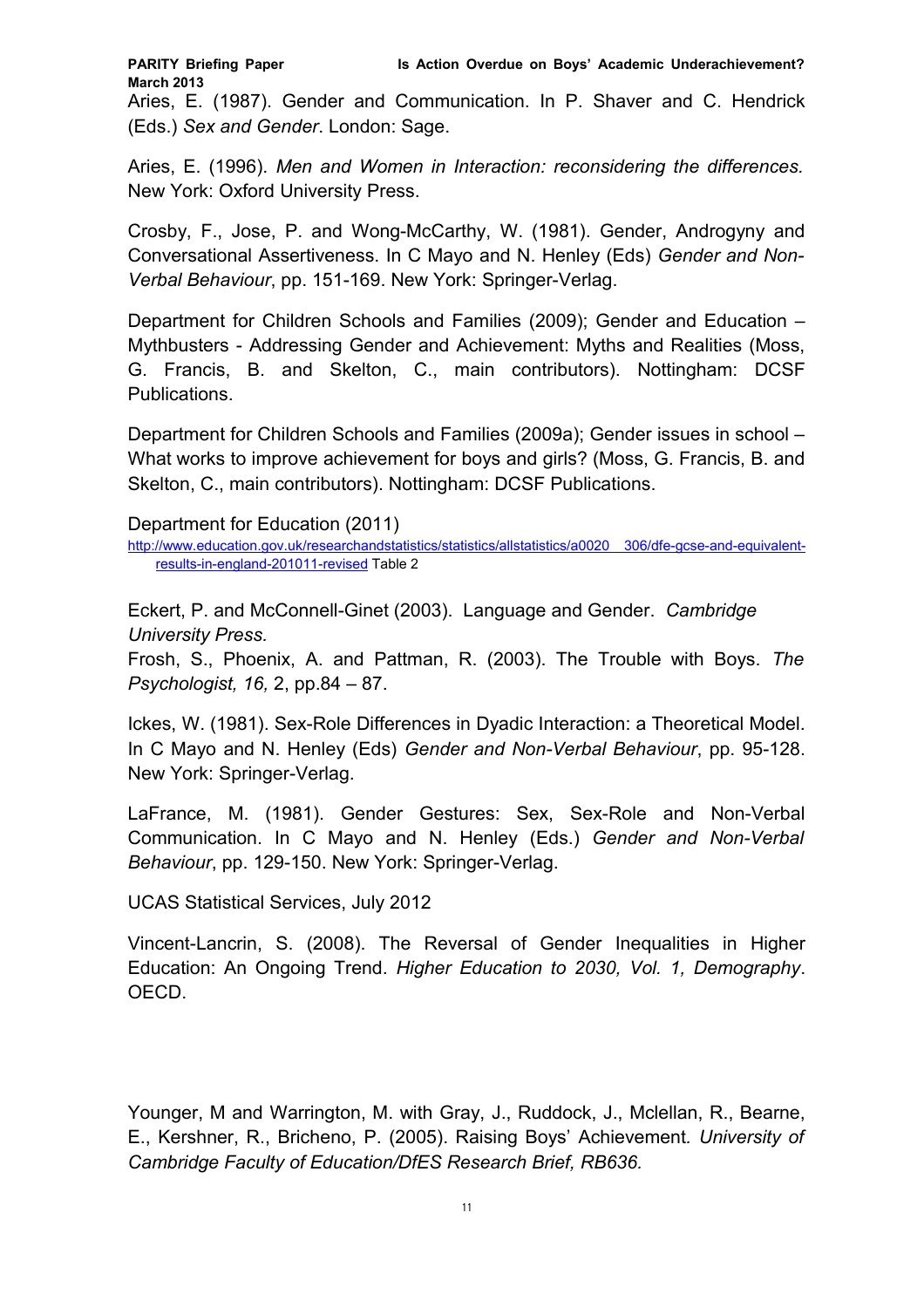## APPENDIX

The data from histograms are reproduced as tables in the event these offer a more precise format.

|              | 5 year olds<br>Percentage achieving score 6 or above |     |      |                                          |     |      |                                                 |     |      |                                                 |     |      |
|--------------|------------------------------------------------------|-----|------|------------------------------------------|-----|------|-------------------------------------------------|-----|------|-------------------------------------------------|-----|------|
|              | 2006                                                 |     |      | 2008                                     |     | 2010 |                                                 |     | 2012 |                                                 |     |      |
|              | Lang<br>For<br>Com<br>+<br>Think                     | Rdg | Wrtg | Lang<br>For<br>Com<br>$\ddot{}$<br>Think | Rdg | Wrtg | Lang<br>For<br>Com<br>$\ddot{}$<br><b>Think</b> | Rdg | Wrtg | Lang<br>For<br>Com<br>$\ddot{}$<br><b>Think</b> | Rdg | Wrtg |
| <b>Boys</b>  | 74                                                   | 68  | 49   | 75                                       | 65  | 52   | 80                                              | 69  | 56   | 84                                              | 74  | 63   |
| Girls        | 82                                                   | 73  | 66   | 84                                       | 76  | 70   | 88                                              | 79  | 75   | 91                                              | 84  | 80   |
| Less<br>boys | 8                                                    | 5   | 17   | 9                                        | 11  | 18   | 8                                               | 10  | 19   | $\overline{7}$                                  | 10  | 17   |

## Table 1. Foundation Stage Profile results by gender (assessment not externally marked)

*Sources*:

2011/12:<http://www.education.gov.uk/rsgateway/DB/SFR/s001091/index.shtml> 2010/11:<http://www.education.gov.uk/rsgateway/DB/SFR/s001033/index.shtml> 2009/10:<http://www.education.gov.uk/rsgateway/DB/SFR/s000961/index.shtml> 2008/09:<http://www.education.gov.uk/rsgateway/DB/SFR/s000879/index.shtml> 2007/08:<http://www.education.gov.uk/rsgateway/DB/SFR/s000812/index.shtml> 2006/07:<http://www.education.gov.uk/rsgateway/DB/SFR/s000752/index.shtml> 2005/06:<http://www.education.gov.uk/rsgateway/DB/SFR/s000704/index.shtml> 2004/05:<http://www.education.gov.uk/rsgateway/DB/SFR/s000634/index.shtml>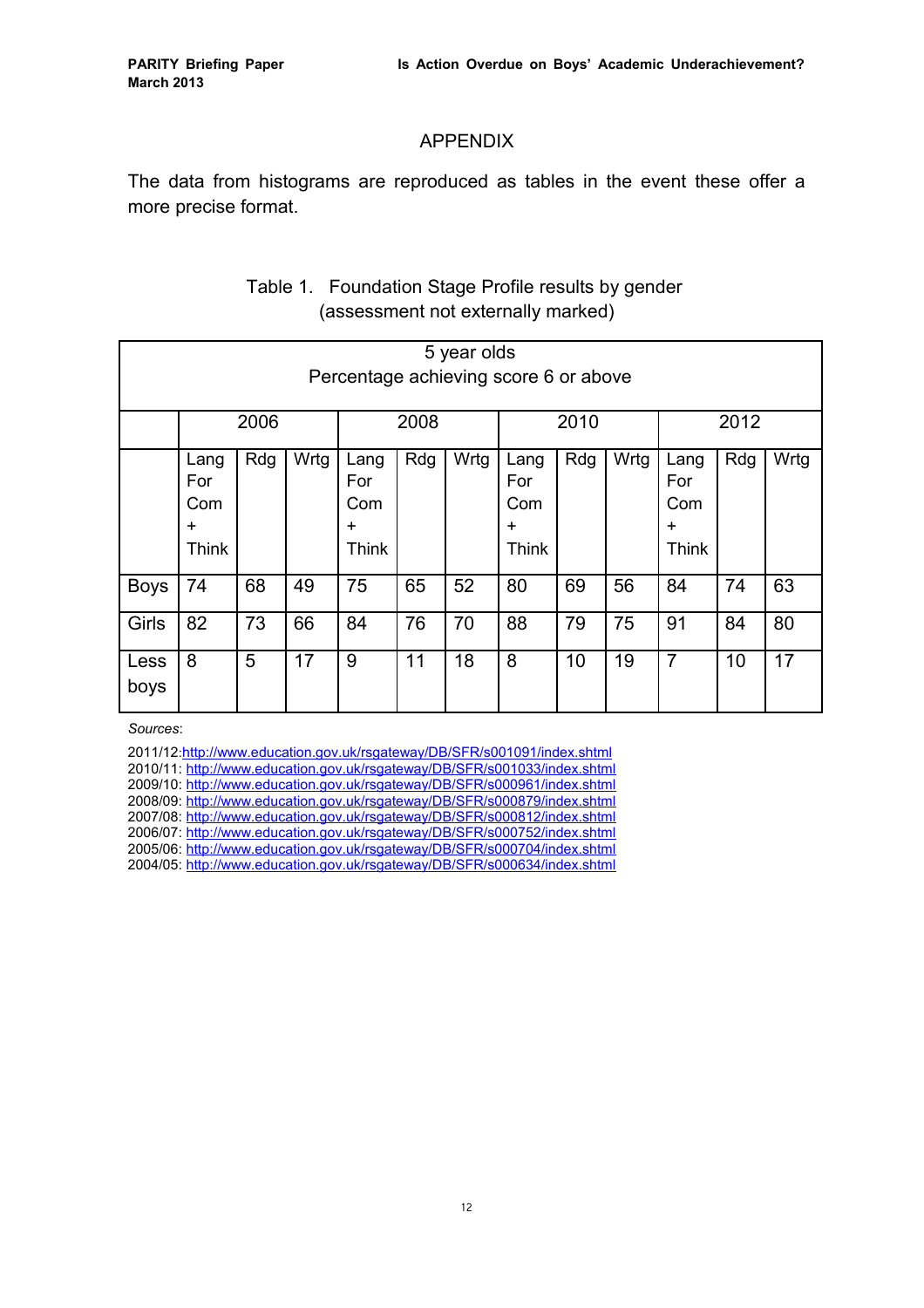Table 2. Key Stage 1 results by gender (assessment not externally marked)

| 7 year olds<br>Percentage achieving Level 2 or above |                     |     |      |                     |     |      |                            |     |      |                            |     |      |
|------------------------------------------------------|---------------------|-----|------|---------------------|-----|------|----------------------------|-----|------|----------------------------|-----|------|
|                                                      | 2006                |     |      | 2008                |     |      | 2010                       |     |      | 2012                       |     |      |
|                                                      | Spkg<br>÷.<br>Listn | Rdg | Wrtg | Spkg<br>÷.<br>Listn | Rdg | Wrtg | Spkg<br>$\ddot{}$<br>Listn | Rdg | Wrtg | Spkg<br>$\ddot{}$<br>Listn | Rdg | Wrtg |
| <b>Boys</b>                                          | 84                  | 80  | 76   | 83                  | 80  | 75   | 84                         | 81  | 75   | 85                         | 84  | 78   |
| Girls                                                | 90                  | 89  | 87   | 90                  | 88  | 86   | 90                         | 89  | 87   | 91                         | 90  | 88   |
| Less<br>boys                                         | 6                   | 9   | 11   | 7                   | 8   | 11   | 6                          | 8   | 12   | 6                          | 6   | 10   |

*Source*:

DfE: [http://www.education.gov.uk/researchandstatistics/statistics/allstatistics/a00213773/phonics-screening](http://www.education.gov.uk/researchandstatistics/statistics/allstatistics/a00213773/phonics-screening-ks1-england-2012)[ks1-england-2012](http://www.education.gov.uk/researchandstatistics/statistics/allstatistics/a00213773/phonics-screening-ks1-england-2012)

Fifth Download, Table 11.

# Table 3. Key Stage 2 results by gender

| 11 year olds: assessment externally marked<br>Percentage of pupils achieving Level 4 or above |      |                                                                            |     |     |              |     |     |      |     |     |      |     |
|-----------------------------------------------------------------------------------------------|------|----------------------------------------------------------------------------|-----|-----|--------------|-----|-----|------|-----|-----|------|-----|
|                                                                                               | 2007 |                                                                            |     |     | 2008<br>2009 |     |     | 2010 |     |     |      |     |
|                                                                                               | Rdg  | Wrtg                                                                       | Mat | Rdg | Wrtg         | Mat | Rdg | Wrtg | Mat | Rdg | Wrtg | Mat |
| <b>Boys</b>                                                                                   | 81   | 60                                                                         | 78  | 83  | 61           | 79  | 82  | 61   | 79  | 80  | 63   | 79  |
| Girls                                                                                         | 87   | 75                                                                         | 76  | 90  | 75           | 78  | 89  | 75   | 78  | 87  | 78   | 79  |
| Less<br>boys<br>$\sim$                                                                        | 6    | $\star$<br>$\star$<br>$\star$<br>$\star$<br>15<br>7<br>7<br>14<br>14<br>15 |     |     |              |     |     |      |     |     |      |     |

*Source*:

DfE:<http://www.education.gov.uk/rsgateway/DB/SFR/s000975/index.shtml> First EXCEL file, Table 2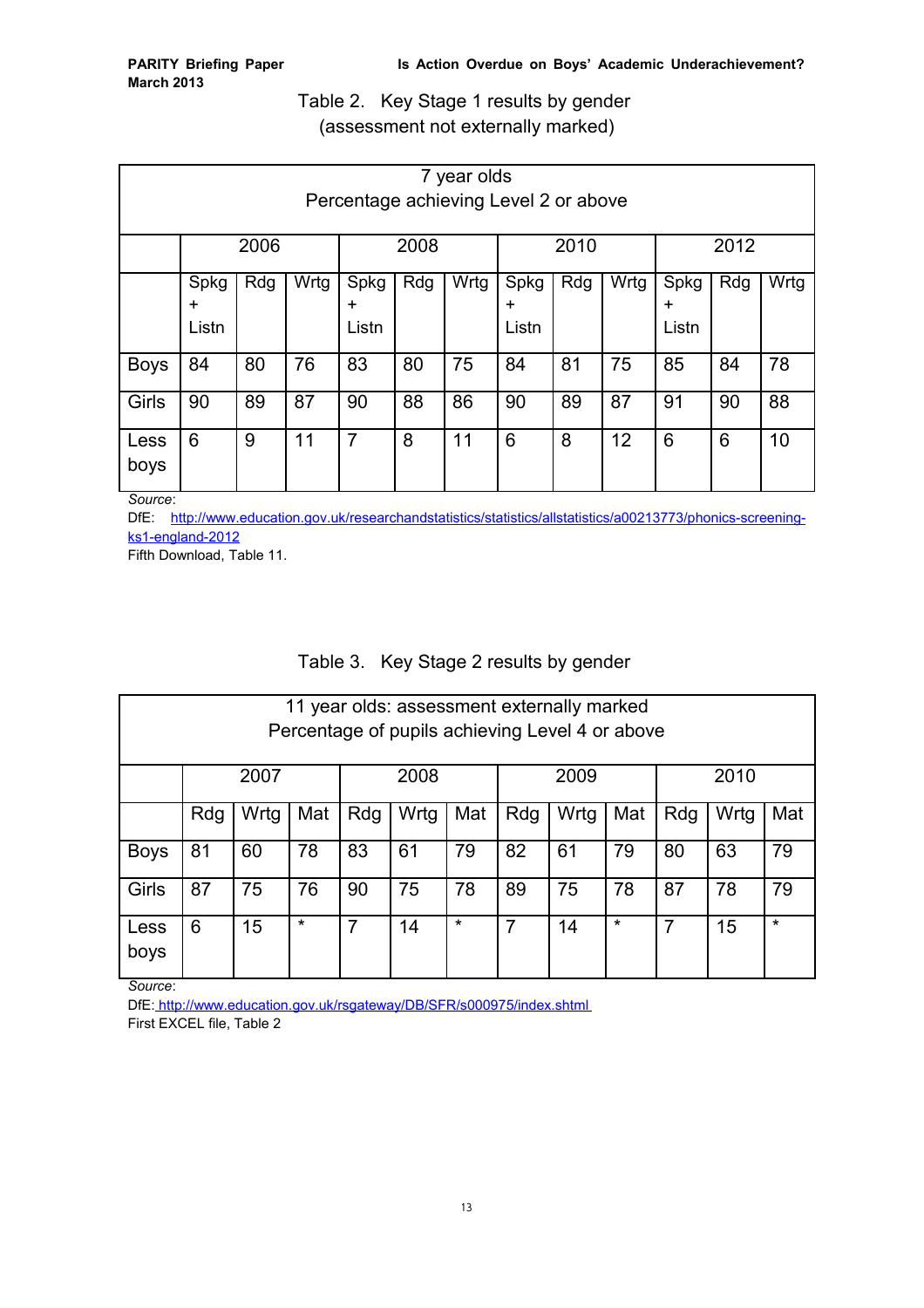Table 4. GCSE results by gender

| Percentage achieving five or more passes<br>at grades A* - C<br>including English and Mathematics |          |          |          |          |          |          |  |  |  |
|---------------------------------------------------------------------------------------------------|----------|----------|----------|----------|----------|----------|--|--|--|
| Gender                                                                                            | Academic | Academic | Academic | Academic | Academic | Academic |  |  |  |
|                                                                                                   | year     | year     | year     | year     | year     | year     |  |  |  |
|                                                                                                   | ending   | ending   | ending   | ending   | ending   | ending   |  |  |  |
|                                                                                                   | 2006     | 2007     | 2008     | 2009     | 2010     | 2011     |  |  |  |
| Male                                                                                              | 41.3     | 41.9     | 43.2     | 45.7     | 49.2     | 55.2     |  |  |  |
| Female                                                                                            | 50.1     | 51.0     | 52.3     | 54.1     | 57.9     | 62.8     |  |  |  |
| Less<br>males                                                                                     | 8.8      | 9.1      | 9.1      | 8.4      | 8.7      | 7.6      |  |  |  |

*Source*:

DfE:<http://www.education.gov.uk/rsgateway/DB/SFR/s001056/index.shtml>

First EXCEL file, Table 2.

| Table 5. A-Level results by gender |  |  |  |  |
|------------------------------------|--|--|--|--|
|------------------------------------|--|--|--|--|

| Percentage passes<br>at grades A/A* - C |          |          |          |          |                 |          |  |  |  |
|-----------------------------------------|----------|----------|----------|----------|-----------------|----------|--|--|--|
| Gender                                  | Academic | Academic | Academic | Academic | Academic        | Academic |  |  |  |
|                                         | year     | year     | year     | year     | year            | year     |  |  |  |
|                                         | ending   | ending   | ending   | ending   | ending          | ending   |  |  |  |
|                                         | 2006     | 2007     | 2008     | 2009     | 2010            | 2011     |  |  |  |
|                                         |          |          |          |          | $[A^{\ast}$ -C] | [A*-C]   |  |  |  |
| Male                                    | 68.2     | 69.9     | 71.1     | 72.6     | 73.1            | 74.2     |  |  |  |
| Female                                  | 73.9     | 75.0     | 76.2     | 77.5     | 77.8            | 78.7     |  |  |  |
| Less<br>males                           | 5.7      | 5.1      | 5.1      | 4.9      | 4.7             | 4.5      |  |  |  |

*Source:*

.

DfE[:http://www.education.gov.uk/rsgateway/DB/SFR/s001055/index.shtml](http://www.education.gov.uk/rsgateway/DB/SFR/s001055/index.shtml) Fourth EXCEL file, Table 13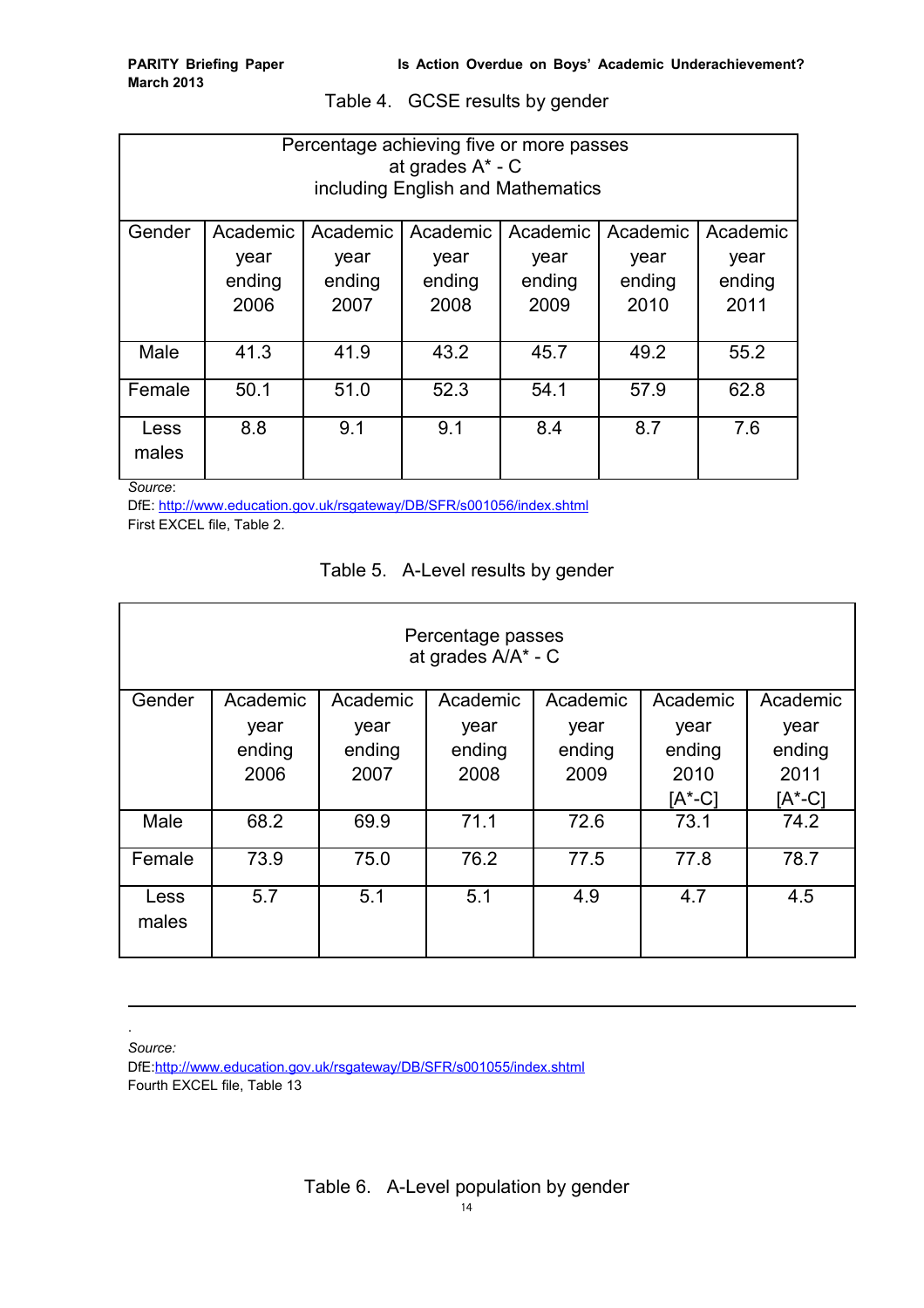| <b>Totals of Students Entered</b> |            |            |            |            |            |            |  |  |  |
|-----------------------------------|------------|------------|------------|------------|------------|------------|--|--|--|
| Gender                            | Academic   | Academic   | Academic   | Academic   | Academic   | Academic   |  |  |  |
|                                   | year       | year       | year       | year       | year       | year       |  |  |  |
|                                   | ending     | ending     | ending     | ending     | ending     | ending     |  |  |  |
|                                   | 2006       | 2007       | 2008       | 2009       | 2010       | 2011       |  |  |  |
|                                   |            |            |            |            |            |            |  |  |  |
| Male                              | 328,227    | 329,233    | 341,016    | 349,026    | 362,064    | 362,062    |  |  |  |
| Female                            | 386,976    | 389,523    | 400,340    | 408,670    | 421,283    | 420,717    |  |  |  |
| <b>Males</b>                      | 58,749     | 60,290     | 59,324     | 59,644     | 59,219     | 58,655     |  |  |  |
| less                              |            |            |            |            |            |            |  |  |  |
| Less                              | 8.2        | 8.4        | 8.0        | 7.9        | 7.6        | 7.5        |  |  |  |
| males                             | [45.9%]    | [45.8%]    | [46.0%     | [46.1%]    | [46.2%]    | [46.3%]    |  |  |  |
| %                                 | candidates | candidates | candidates | candidates | candidates | candidates |  |  |  |
|                                   | are male]  | are male]  | are male]  | are male]  | are male]  | are male]  |  |  |  |

*Source:*

DfE[:http://www.education.gov.uk/rsgateway/DB/SFR/s001055/index.shtml](http://www.education.gov.uk/rsgateway/DB/SFR/s001055/index.shtml) Fourth EXCEL file, Table 13.

| Table 7. UK university population by gender (1) |  |  |
|-------------------------------------------------|--|--|
|                                                 |  |  |

| Percentages of applicants accepted |      |      |      |      |      |      |  |  |  |
|------------------------------------|------|------|------|------|------|------|--|--|--|
| Gender                             | 2006 | 2007 | 2008 | 2009 | 2010 | 2011 |  |  |  |
| Male                               | 46.2 | 45.9 | 44.8 | 45.3 | 45.2 | 45.1 |  |  |  |
| Female                             | 53.8 | 54.1 | 55.2 | 54.7 | 54.8 | 54.9 |  |  |  |
| Less<br>males                      | 7.6  | 8.2  | 10.4 | 9.4  | 9.6  | 9.8  |  |  |  |

*Source:* 

UCAS Statistical Services, July 2012